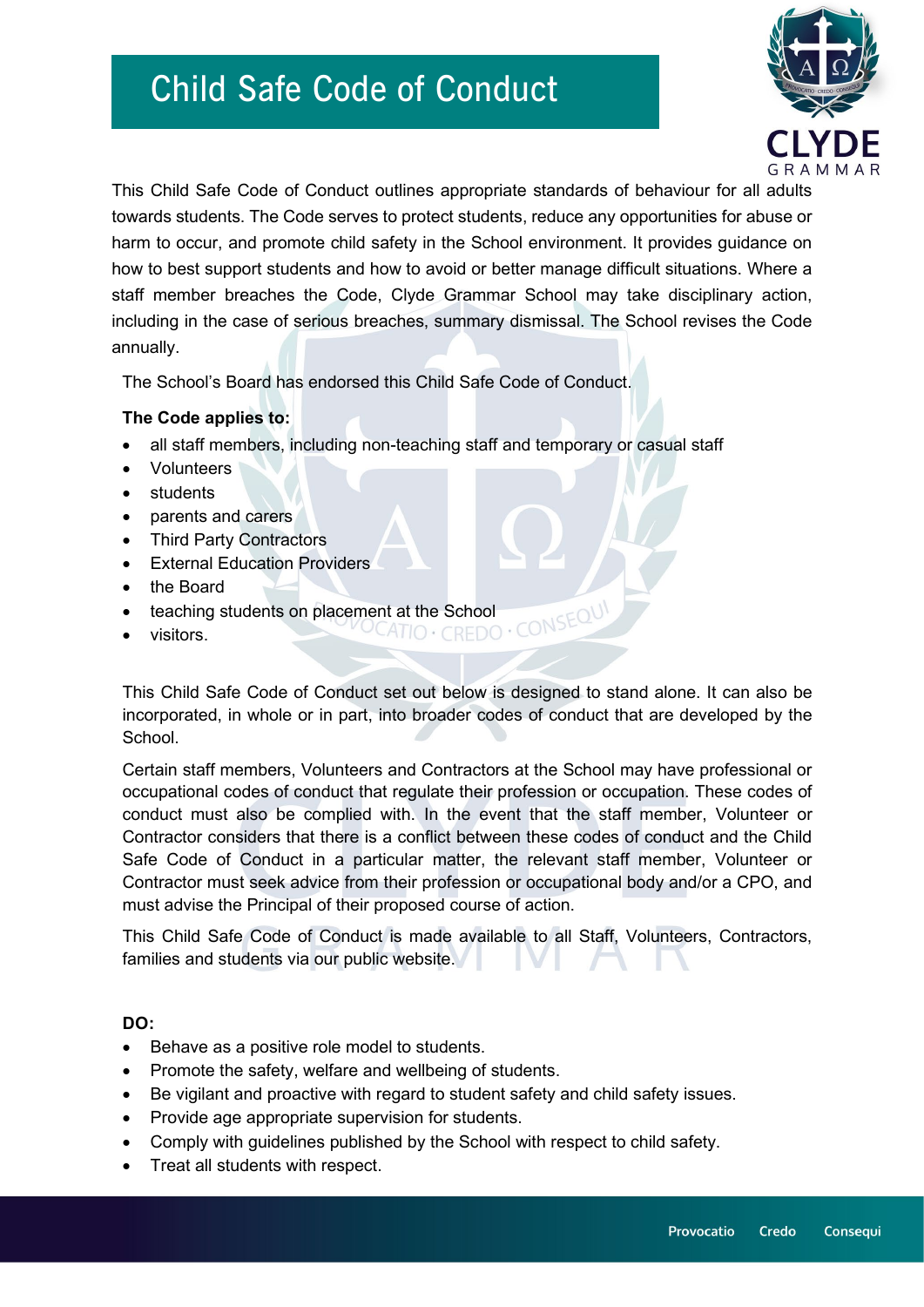

- Promote the safety, participation and empowerment of students with a disability.
- Promote the cultural safety, participation and empowerment of linguistically and culturally diverse students.
- Use positive and affirming language towards students.
- Encourage students to 'have a say' and participate, and then listen to them with respect.
- Respect cultural, religious and political differences.
- Help provide an open, safe and supportive environment for all students to interact, and socialise.
- Intervene when students are engaging in inappropriate bullying behaviour towards others or acting in a humiliating or vilifying way.
- Report any breaches of this Child Safe Code of Conduct.
- Report concerns about child safety to one of the School's CPOs and ensure that your legal obligations to report allegations externally are met.
- Where an allegation of child abuse is made, ensure as quickly as possible that the student involved is safe.
- Call the Police on 000 if you have immediate concerns for a student's safety.
- Respect the privacy of students and their families and only disclose information to people who have a need to know.

#### **DO NOT:**

• Engage in any form of inappropriate behaviour towards students or expose students to such behaviour.

PROVOCATIO · CREDO · CONSEQUI

- Use prejudice, oppressive behaviour or inappropriate language with students.
- Express personal views on cultures, race or sexuality in the presence of students or discriminate against any student based on culture, race, ethnicity or disability.
- Engage in open discussions of an adult nature in the presence of students.
- Engage in any form of sexual conduct with a student including making sexually suggestive comments and sharing sexually suggestive material.
- Engage in inappropriate or unnecessary physical conduct or behaviours including doing things of a personal nature that a student can do for themselves, such as toileting or changing clothes.
- Engage in any form of physical violence towards a student including inappropriately rough physical play.
- Use physical means or corporal punishment to discipline or control a student, other than expressly outlined in the School's Restraint of Students Policy.
- Engage in any form of behaviour that has the potential to cause a student serious emotional or psychological harm.
- Develop 'special' relationships with students that could be seen as favouritism (for example, the offering of gifts or special treatment for specific students).
- Engage in undisclosed private meetings with a student that is not your own child.
- Engage in meetings with a child that is not your own, outside of school hours and without permission from the School and the child's parent.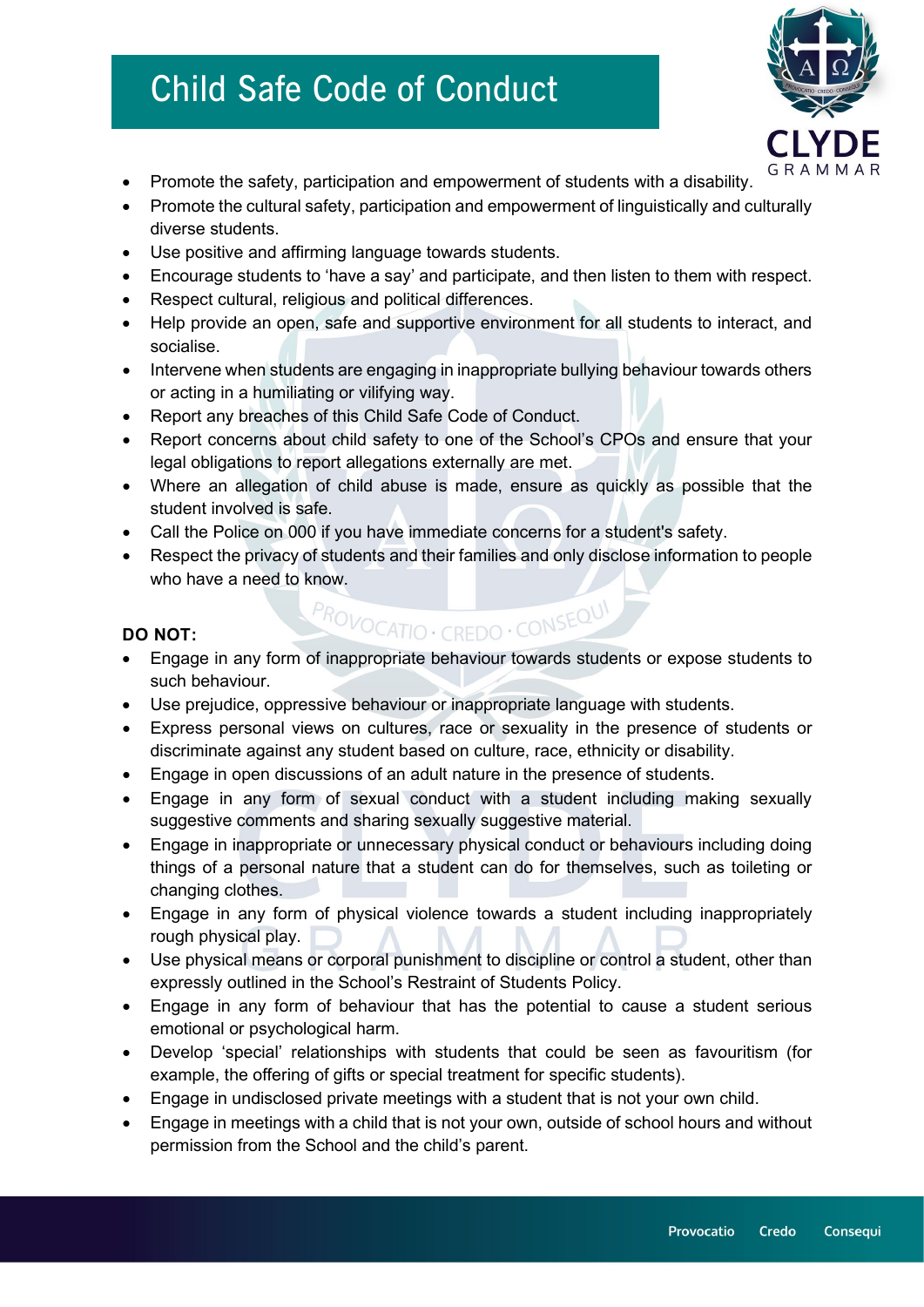

- Engage in inappropriate personal communications with a student through any medium, including any online contact or interactions with a student.
- Take or publish (including online) photos, movies or recordings of a student without parental/carer consent.
- Post online any information about a student that may identify them such as their: full name; age; e-mail address; telephone number; residence; school; or details of a club or group they may attend.
- Ignore or disregard any suspected or disclosed child abuse.

Our Child Safety Program includes a Staff and Student Professional Boundaries policy that provides detailed guidance for all adults at the School on how to maintain professional boundaries between students and adults at Clyde Grammar School.

### **Agreement to the Child Safe Code of Conduct:**

A copy of this Child Safe Code of Conduct is provided to all Staff, Direct Contact Contractors and Direct Contact Contractors at induction, or otherwise prior to them commencing work at the School. It is also communicated via refresher training at regular intervals for all Staff, Direct Contact Volunteers and relevant Contractors.

All Staff and Direct Contact Volunteers must sign an agreement to adhere to this Child Safe Code of Conduct prior to commencing work at the School.

This Child Safe Code of Conduct forms part of the contract between the School and Direct Contact Contractors. Therefore, all Direct Contact Contractors are deemed to have agreed to adhere to the Child Safe Code of Conduct upon signing the contract or upon commencing work at the School.

### **Consequences for Breach of the Child Safe Code of Conduct**

Staff, including the Senior Leadership Team and Principal, Volunteers and Contractors who breach this Child Safe Code of Conduct may be subject to disciplinary actions that may result in a range of measures including (depending on the severity of the breach):

- remedial education
- counselling
- increased supervision
- the restriction of duties
- appointment to an alternate role
- suspension
- in the case of serious breaches, termination of employment, contract or engagement.

Where any other member of the School Community breaches any obligation, duty or responsibility within the Child Safe Code of Conduct, Clyde Grammar School will take appropriate action.